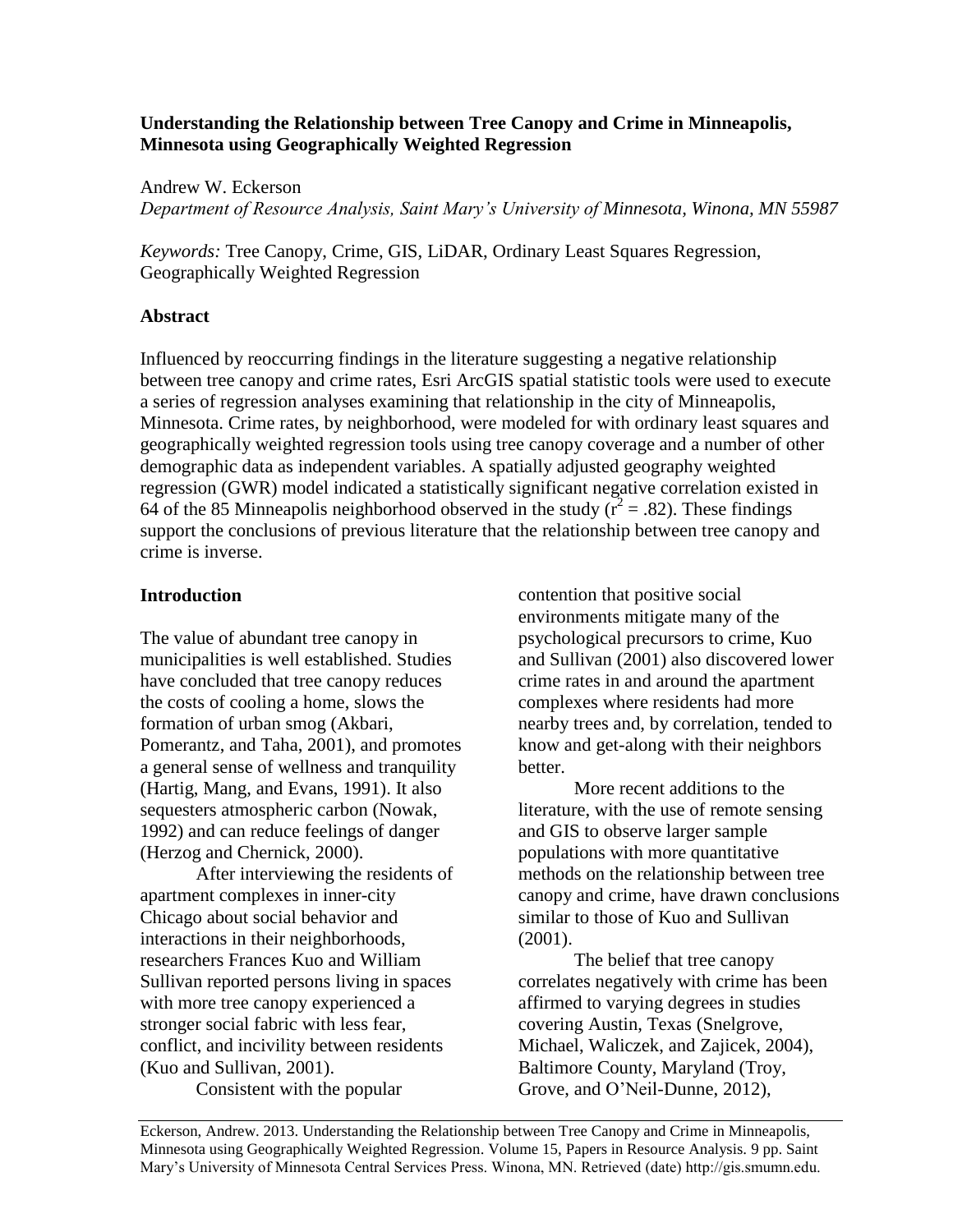Philadelphia, Pennsylvania (Wolfe and Mennis, 2012) and Portland, Oregon (Donovan and Prestemon, 2012). The goal of this study was to further explore the relationship within the geography of the city of Minneapolis, Minnesota.

### **Methods**

#### *Study Area*

The area and units of observation used in this study were 85 of the 87 neighborhoods that make up the city of Minneapolis. The northwestern neighborhoods of Camden Industrial Park and Humbolt Industrial Park were excluded from the study area due to their lack of socio-demographic data as they contain no resident population (Figure 1).



Figure 1. Minneapolis neighborhood boundaries with lakes, rivers, and Camden and Humbolt industrial parks removed.

The 85 observed neighborhoods

occupy an area of 53.46 square miles and are home to a population of 382,578 people with a density of 7,156 persons per square mile.

### *Tree Canopy Delineation*

Past studies have used varying methodologies for the delineation of tree canopy including field observations (Donovan and Prestemon, 2012) and remote sensing approaches such as using Light Detection and Ranging (LiDAR) (Troy *et al*., 2012). Normalized Difference Vegetation Indexes (NDVI) derived from multispectral satellite imagery have also been used to include public green spaces along with urban trees (Snelgrove *et al*., 2004; Wolfe and Mennis, 2012). A LiDAR delineation was selected for this study in order to isolate tree canopy.

LiDAR data of the city of Minneapolis, collected under off-leaf conditions in the fall of 2011, was acquired from the Minnesota Geospatial Information Office and used to produce three intermediate rasters: a digital elevation model (DEM), a digital surface model (DSM), and a LiDAR classification raster based on the mean high return of the individual LiDAR point's American Society of Photogrammetry and Remote Sensing (ASPRS) classification. All of these intermediate rasters were created at a 1 meter cell size.

To derive tree canopy the DEM was subtracted from the DSM to transform the values of the DSM from elevation to height. Using the classification raster all non-vegetation cells were then removed from the transformed DSM, and finally all cells less than 3 meters in height were removed. The minimum height of 3 meters was selected to enhance classification accuracy by defining canopy height as slightly taller than a ranch style home, not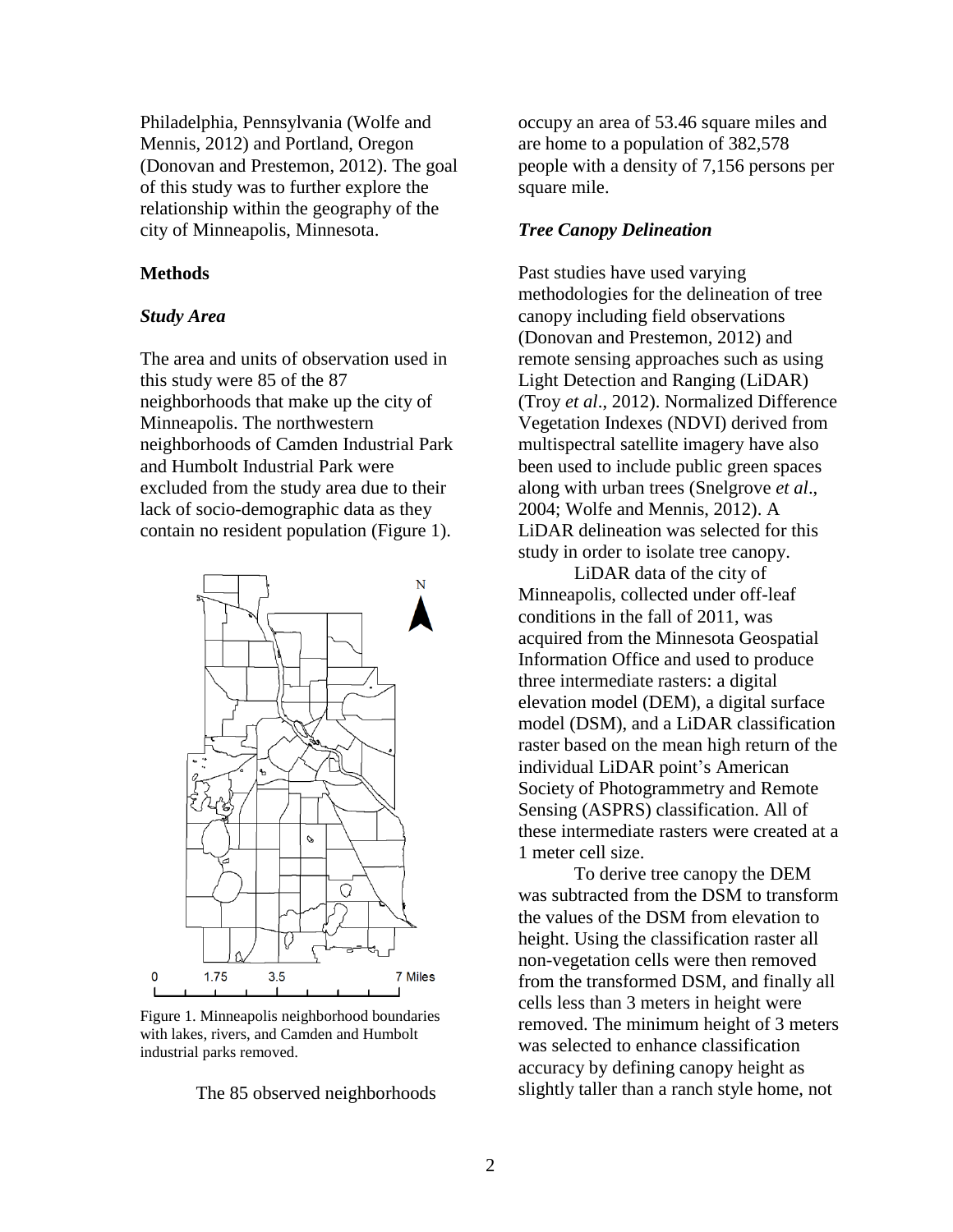counting the roof.

The gaps in the evident tree crowns in the resulting tree canopy raster, which are due to the nature of the off-leaf conditions in which the LiDAR data was collected, were "filled" with the use of the majority filter and boundary clean geoprocessing tools in Esri ArcGIS.

Percentages of canopy cover were calculated for the land area of the neighborhoods with a mean coverage of 18.29% at a standard deviation of 6.87% (Figure 2).



Figure 2. Tree canopy coverage in Minneapolis neighborhoods by percentage.

#### *Accuracy Assessment*

Using the methods described by Congalton and Green (2009) for thematic map accuracy assessment and sample size selection, the final canopy coverage

percentage raster was assessed for classification accuracy against a 1 meter cell sized 2010 National Agriculture Imagery Program (NAIP) orthoimage of the study area.

Following the recommendations of Congalton and Green (2009) for study areas less than one million acres in size, 100 samples were randomly generated as point objects to begin the evaluation.

Random point samples were converted to 1-by-1 meter raster cells expanded into 3-by-3 homogenous raster cell clusters for evaluation. Three meter raster cells were used as the final accuracy assessment samples to account for the potential positional error that may occur when using single point sampling (Congalton and Green, 2009).

The 3-by-3 sample cluster size was deemed as a sufficient area as the intermediate LiDAR data was noted to have met or exceeded horizontal accuracy standards of  $a < 0.6$  m root-mean-square error (RMSE).

Overall classification accuracy was determined to be 94% with both the user and producer error amounting to 86% for tree canopy and 96% for non-tree canopy (Table 1).

Table 1. Classification accuracy assessment error matrix, Tree Canopy (TC) and Non-Tree Canopy (NTC).

|                   | <b>Reference</b> |              |     |              |  |
|-------------------|------------------|--------------|-----|--------------|--|
|                   |                  | TC           | NTC | <b>Total</b> |  |
| <b>Classified</b> | TС               | 1 Q          |     |              |  |
|                   | <b>NTC</b>       |              |     |              |  |
|                   | <b>Total</b>     | $22^{\circ}$ | '8  |              |  |

**Overall Accuracy** = (19 + 75)/100 = **94%**

| <b>Producer's Accuracy</b> | User's Accuracy      |
|----------------------------|----------------------|
| $TC = 19/22 = 86\%$        | $TC = 19/22 = 86\%$  |
| $NTC = 75/78 = 96\%$       | $NTC = 75/78 = 96\%$ |

Whereas tree canopy was defined as vegetation exceeding 3 meters in height, it is important to note that while off-leaf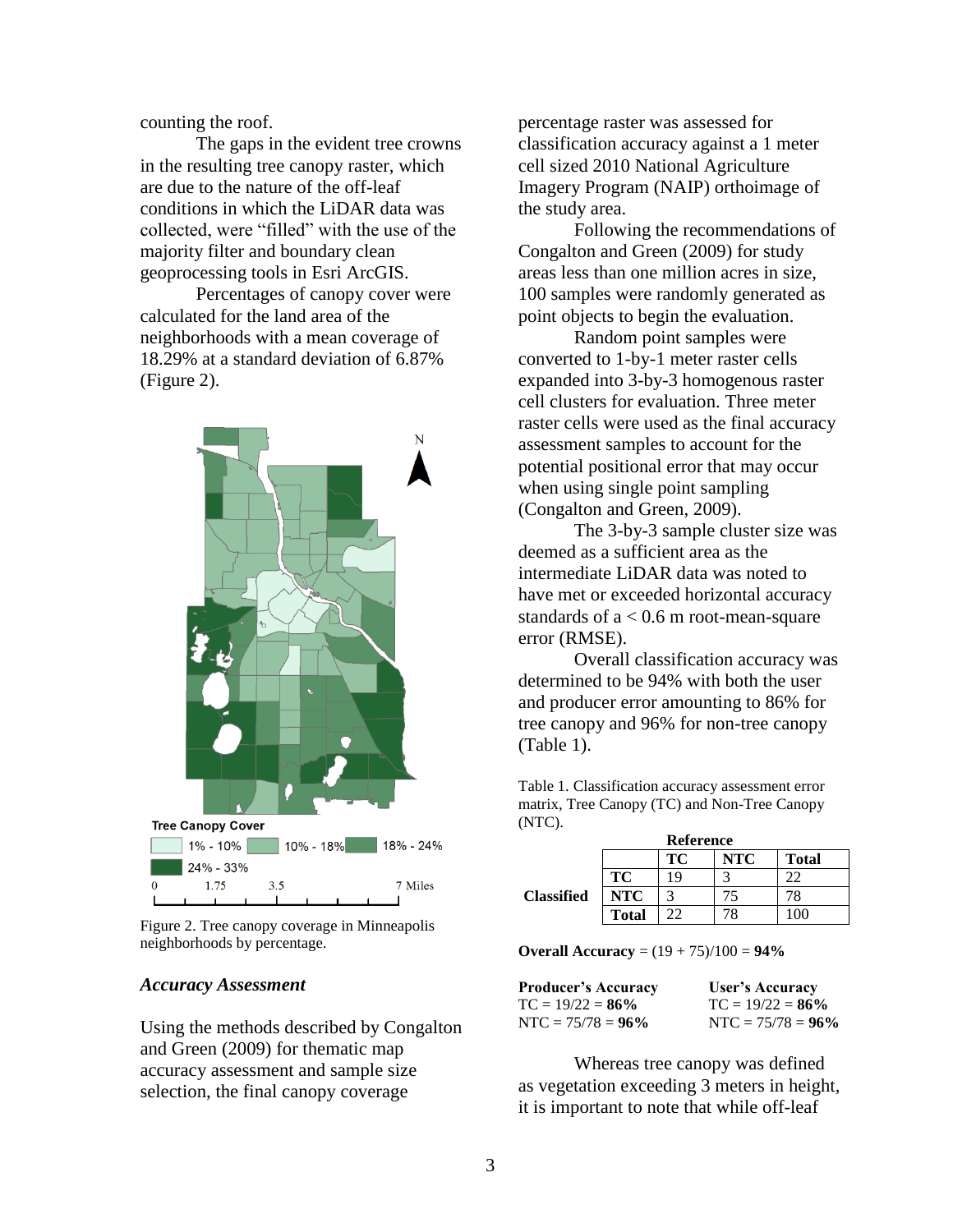LiDAR derived canopy height models have been shown to be as accurate as their on-leaf counterparts, the heights of deciduous compound leaf trees tend to be slightly underestimated when rendered from off-leaf LiDAR data (Wasser, Day, Chasmer, and Taylor, 2013).

### *Crime Data*

Data on crime occurrences in Minneapolis neighborhoods were obtained from Part I of the Minneapolis Police Department's monthly Uniform Crime Report (UCR) statistics from the years of 2010, 2011, and 2012.

Part I of UCR statistics count the number of committed indicator crimes, a group of crimes designated by the U.S. Department of Justice to best reflect the overall criminality of an area. Part I UCR crimes are auto thefts, robberies, homicides, burglaries, aggravated assaults, larcenies, rapes, and arsons.

While the effectiveness of using Part I UCR statistics to describe criminality is debated in the literature, sufficient evidence exists to defend their utility as a criminality metric (Gove, Hughes, and Geerken, 1985). Based on such evidence this study gives an equal weight of 1 per occurrence for each reported UCR crime.

In instances where multiple crimes are committed in the same incident report, it is the practice of the Minneapolis Police Department to record only the most serious charge for UCR reporting. For example, if a homicide were committed during a robbery only the homicide would be counted for UCR reporting. The total number of UCR Part I crimes from 2010 to 2012 was calculated per 1,000 residents for each neighborhood and produced a mean rate of 184.15 crimes per 1,000 residents and a standard deviation of

### 172.41 (Figure 3).

### *Statistical Analysis*

Following the work of Troy *et al.*'s (2012) study of Baltimore County, the Esri ArcGIS Exploratory Regression, Ordinary Least Squares Regression (OLS) and Geographically Weighted Regression (GWR) tools were used to discern the relationship between UCR crime statistics and tree canopy coverage.



Figure 3. Total of URC indicator crimes per 1,000 residents, from 2010 to 2012.

Modeling for crime as the dependent variable, Exploratory Regression produced a reliable model from the independent social demographic and land cover variables (Table 2). Independent variables were derived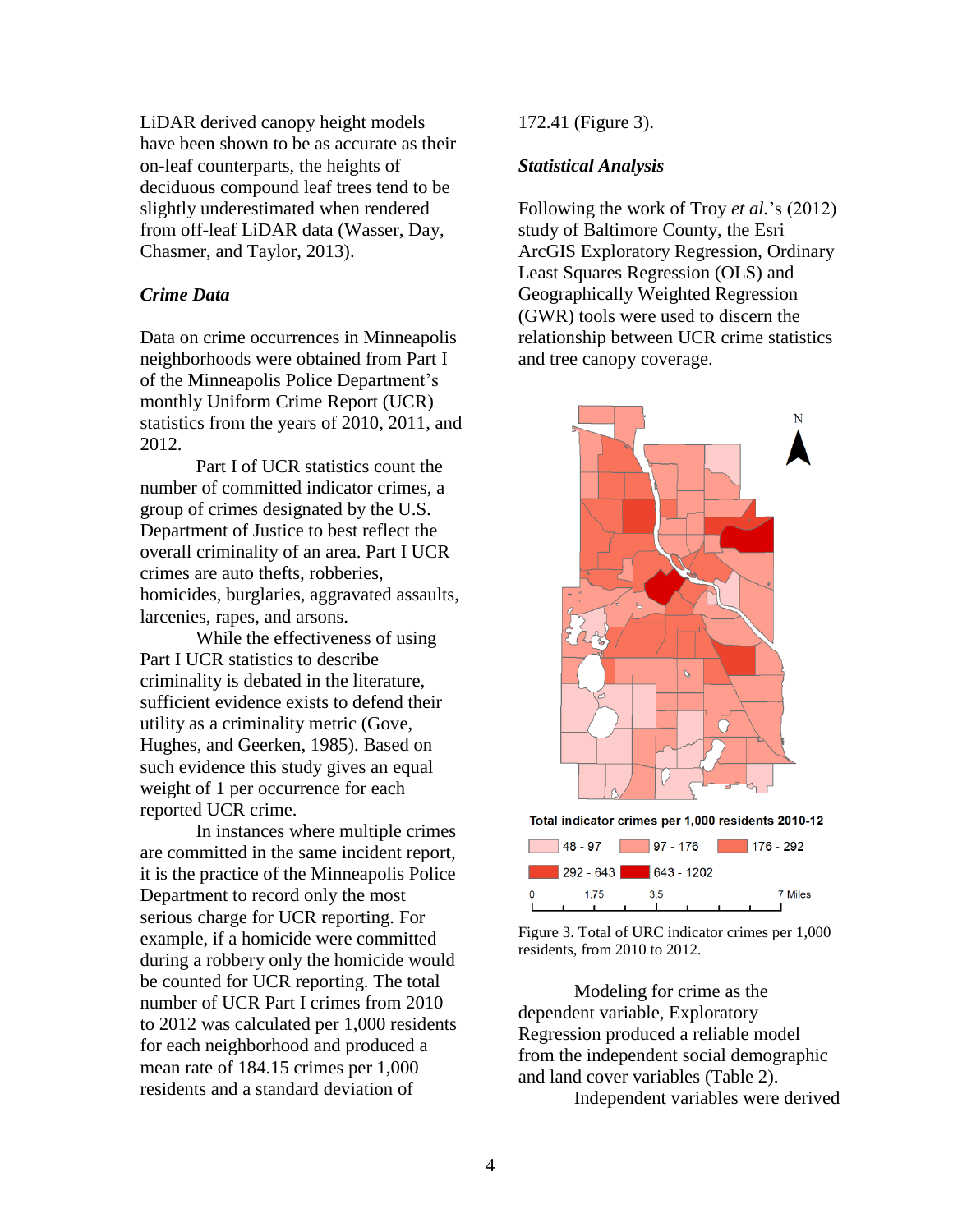from the Minnesota Land Cover Classification System and a report compiled by Minnesota Compass including information from the 2010 U.S. Census, the 2005-2009 American Communities Survey, and OnTheMap's 2009 Local Employment Dynamics data.

| GWR regression models. |                    |         |             |  |
|------------------------|--------------------|---------|-------------|--|
| <b>Variable</b>        | <b>Description</b> | Mean    | <b>STDV</b> |  |
| PER_CANOPY             | % canopy           | 18.29   | 6.87        |  |
|                        | cover              |         |             |  |
| <b>RTCRIME</b>         | Annual rate        | 184.15  | 172.41      |  |
|                        | of crimes per      |         |             |  |
|                        | 1,000              |         |             |  |
|                        | residents          |         |             |  |
| PER_VACANT             | % vacant           | 8.39    | 4.39        |  |
|                        | homes              |         |             |  |
| <b>POP_DEN</b>         | Persons per        | 7868.94 | 3936.59     |  |
|                        | square mile        |         |             |  |
| <b>PER PO2000</b>      | % homes            | 7.10    | 13.61       |  |
|                        | built after        |         |             |  |
|                        | 2000               |         |             |  |
| <b>P25TO34</b>         | $\frac{0}{0}$      | 21.33   | 7.48        |  |
|                        | population         |         |             |  |
|                        | age 25 to 34       |         |             |  |
| <b>PO25NOEDU</b>       | $\frac{0}{0}$      | 12.45   | 10.08       |  |
|                        | population         |         |             |  |
|                        | with no            |         |             |  |
|                        | education,         |         |             |  |
|                        | secondary or       |         |             |  |
|                        | higher             |         |             |  |
| <b>COMTORES</b>        | Ratio of           | 1.45    | 5.44        |  |
|                        | commercial         |         |             |  |
|                        | to residential     |         |             |  |
|                        | land cover         |         |             |  |

Table 2. Variables selected for use in OLS and GWR regression models.

Variable selection for exploratory regression was guided by known crime correlates from previous literature and texts (Troy *et al*., 2012; Lee, Beaver, and Wright, 2009).

#### **Results**

#### *Ordinary Least Square Regression*

The model produced from the ArcGIS Exploratory Regression tool was processed in the OLS regression tool to verify its validity (Figure 4).

OLS regression found a statically significant negative relationship ( $p < 0.01$ ) between crime and tree canopy. The Adjusted R-squared value, a measure of model performance, was 0.72, meaning the model explains 72% of the occurrence of the dependent variable of crime.

$$
Y = \beta_{0+} \beta_1 X_{1+} \beta_2 X_{2+ \dots +} \beta_n X_{n+} \epsilon
$$

Figure 4. The OLS regression equation where Y equals the dependent variable, β are the regression coefficients, X are the independent variables and  $\varepsilon$ is the random error term.

All model coefficients were statistically significant and returned Variance Inflation Factor values of < 7.5, indicating that independent variable distributions were not redundant. The model's Jarque-Bera statistic of 2.00, > .05, suggested the residuals follow a normal distribution and the results of the model are unbiased (Table 3).

Table 3. Coefficients and significance and Variance Inflation Factors (VIF) for OLS regression model with crime as the dependent variable.

| <b>Variable</b>                  | Coefficient | VIF  |  |  |
|----------------------------------|-------------|------|--|--|
| Intercept                        | 179.05**    |      |  |  |
| PER CANOPY                       | $-7.68***$  | 2.23 |  |  |
| PER VACANT                       | $-14.47***$ | 1.57 |  |  |
| POP DEN                          | $-0.01***$  | 1.25 |  |  |
| <b>PER_PO2000</b>                | $-5.46***$  | 1.62 |  |  |
| P <sub>25</sub> TO <sub>34</sub> | $4.64**$    | 1.41 |  |  |
| PO25NOEDU                        | $1.69**$    | 1.03 |  |  |
| <b>COMTORES</b>                  | 18.25***    | 1.40 |  |  |
| <b>Adj R-Squared</b>             | 0.72        |      |  |  |
| Jarque-Bera                      | 2.00        |      |  |  |
| *** Significant at 99%           |             |      |  |  |
| ** Significant at 95%            |             |      |  |  |
|                                  |             |      |  |  |

\* Significant at 90%

Results of the OLS model were also evaluated for spatial autocorrelation using the ArcGIS Spatial Autocorrelation tool. Spatial Autocorrelation reported a zscore of 1.11 and reported the model's resulting pattern to be significantly random, concluding that key independent variables were present in the model. Non-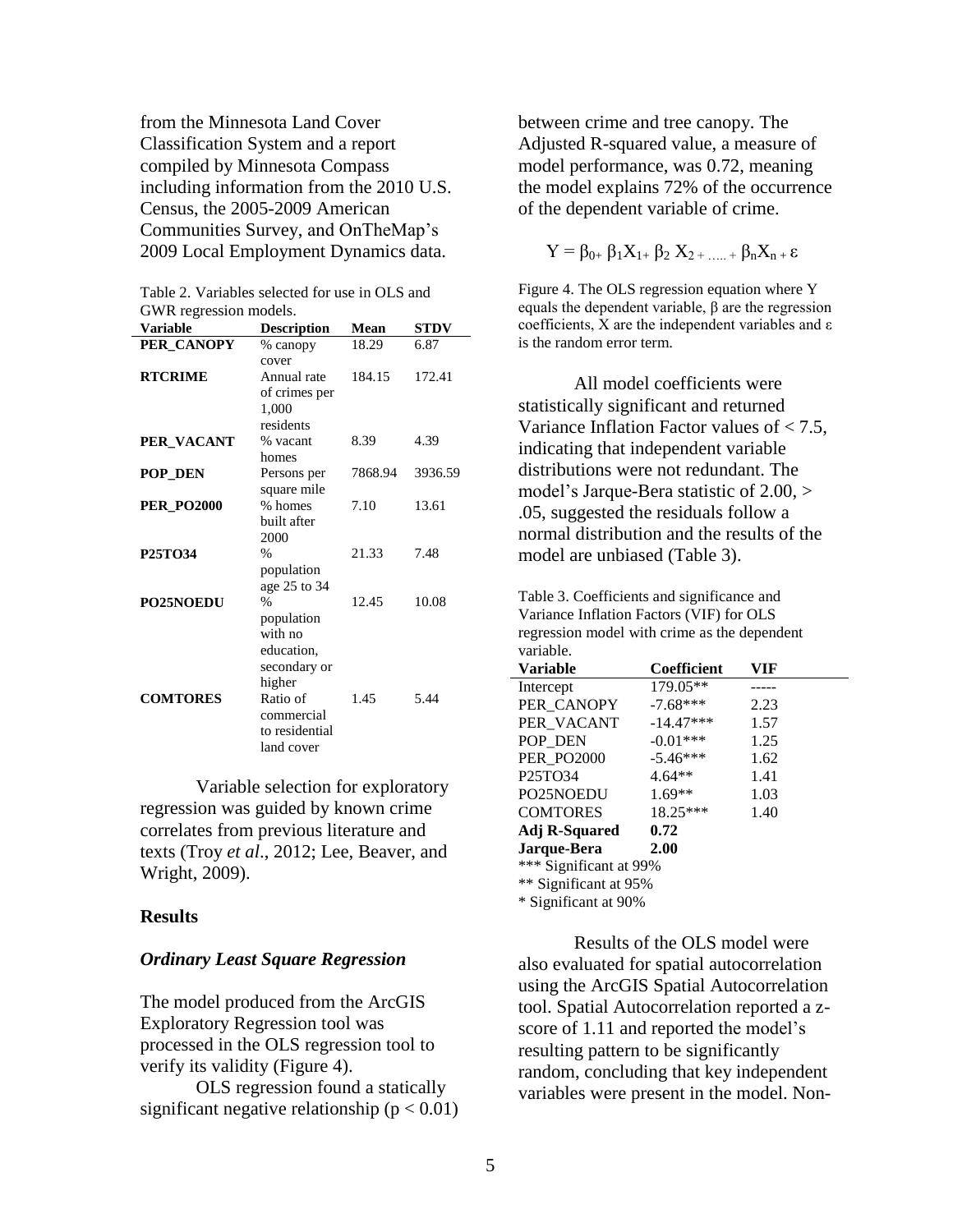random patterns in Spatial Autocorrelation are markers of spatially redundant information in the independent variables (Griffith, 1987).

### *Geographically Weighed Regression*

Having established that an acceptable model was reached with the use of OLS regression, the acceptable set of variables was processed with the ArcGIS GWR tool.

The purpose of the GWR is to account for spatial variation in relationships over distances and improve model performance in circumstances where regression variables are nonstationary and geographic in nature (Brunsdon, Fotheringham, and Charlton, 1998). The GWR model predicted a negative relationship between crime and tree canopy with a model performance Rsquared value of 0.82, a 10% improvement over the OLS model.

In the application of the GWR over an urban-rural gradient by Troy *et al.* (2012) a fixed kernel distance was established to account for significant urban-rural dissimilarities between observed areas. Due to the relative similarity of Minneapolis neighborhoods, in the context of population density and urbanization, kernel distances in this study's GWR model were calculated automatically by an adaptive kernel type with extent distances based on the Akaike Information Criterion (AICc) statistic.

Results of the GWR model's conditional statistics per coefficient were all < 30, indicating no significant presence of multicollinearity between the independent variables; additionally, coefficient standard errors were small in relation to the coefficient values for independent variables, a similar marker of model stability.

The overall AICc statistic for the

GWR model was 999.89, less than the 1020.16 value reported in the OLS model. A lower AICc statistic indicates the GWR model is better than the OLS model at explaining the occurrence of the dependent variable.

All spatially adjusted coefficient values for tree canopy for each neighborhood were negative in the GWR model. The impact, or significance, of these coefficients on the dependent variable were tested by calculating tstatistics by dividing these coefficients by their standard errors. Using a threshold for 95% significance employed by Troy *et al.* (2012) t-statistics less than -1.65 merited a significant negative coefficient relationship to the independent variable. T-statistics more than 1.65 merited a significant positive relationship, and tstatistics falling between -1.65 and 1.65 indicated non-significant relationships.

The results of the t-statistics calculation found that 61 Minneapolis neighborhoods had a significant negative relationship between crime rates and tree canopy. Twenty-four neighborhoods were not statistically significant, thus indicative of a neutral relationship (Figure 5).

#### **Conclusion/Discussion**

While the results of the GWR model indicate an affirmation of the literatures findings, this conclusion is ultimately an estimation dependent on the acceptance of the adjusted R-Squared value of 0.82 as high enough to merit a significant model. The fact that the model meets the statistical tests in OLS means the model can be trusted, but the 0.82 value means it can only explain 82% of the variations in reported crimes.

At the very least the fact that both the OLS and GWR models meet statistical reliable testing implies that they can safely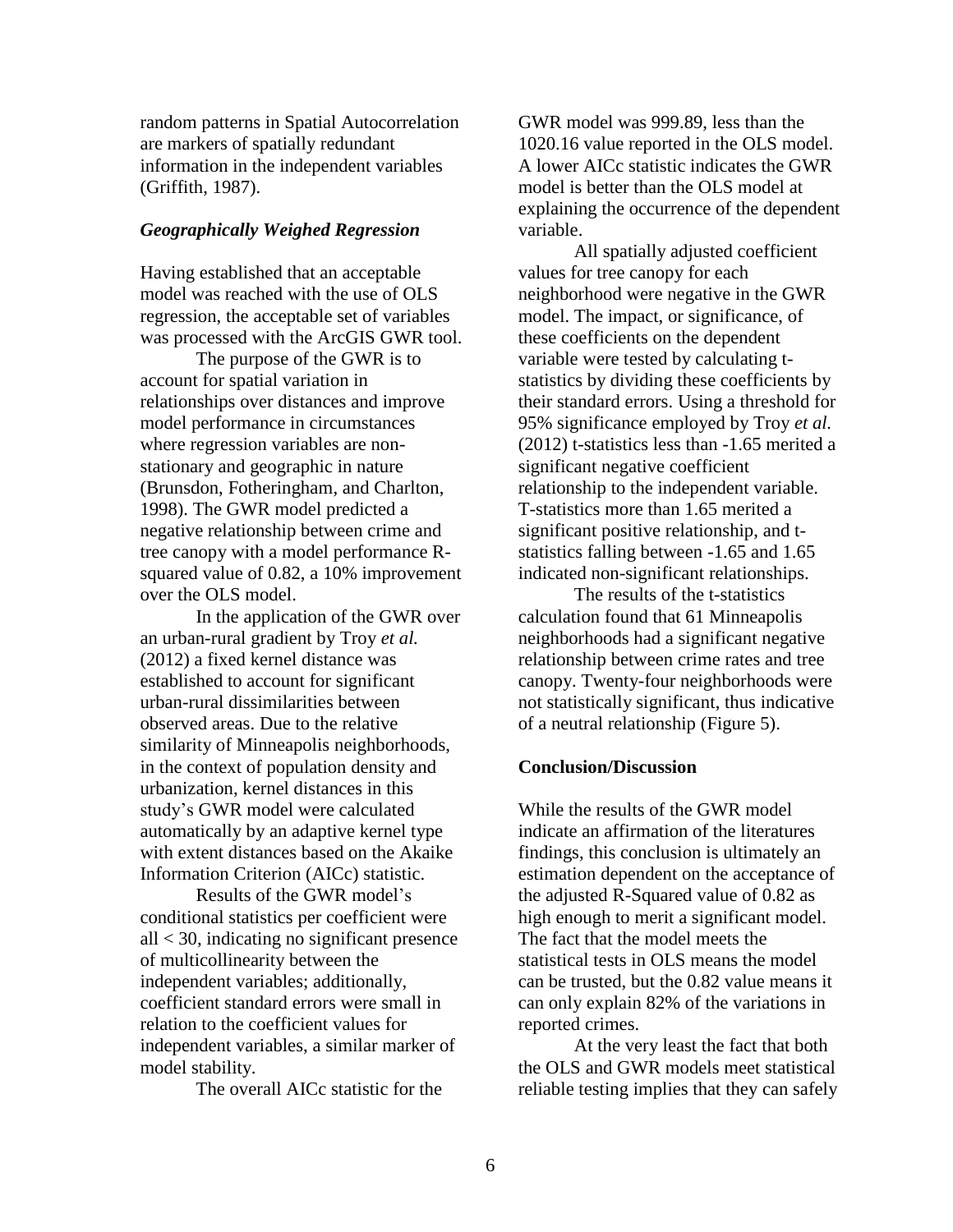be accepted as being indicative of some level of an overall negative relationship between tree canopy and crime in Minneapolis.



Figure 5. Distribution of the relationship between tree canopy and crime, via the t statistic.

### *Potential Sources of Error*

Not described in the bulk of this paper were difficulties in finding a reliable OLS model via exploratory regression. Excessive correlation in many of the candidates for independent variables was common across some of the stronger crime correlates in the socio-demographic data.

Over correlation in the distribution of variables related to vacant homes, land cover, and employment opportunities required the computation of new variables to reach an acceptable OLS model.

Conflicts were ultimately resolved when two variables were removed, recomputed, and reintroduced into exploratory regression. The candidate variable number of jobs in a neighborhood was replaced with number of jobs per person ages 18 and older in a neighborhood, and the candidate variable percentage of commercial land cover in a neighborhood was replaced with a ratio of commercial land cover to residential land cover in a neighborhood.

While the study was able to reach a reliable OLS model, it is the author's suspicion that if this study were carried out analyzing a larger group of U.S. Census Block Groups rather than neighborhoods, the larger sample size would inherently produce more dissimilar sociodemographic independent variables. Such changes in the division of the study population would intuitively result in increased OLS and GWR model performance. Neighborhoods were selected as units of study due to the ease of availability of UCR data reported at the neighborhood level from the Minneapolis Police Department.

It is also worth noting that canopy delineations could be executed more accurately with the use of more advanced image analysis software, such as Trimble's eCognition. The use of such software was beyond the resources of this study.

### *Suggestion for Future Research*

A natural suggestion for further research on this topic regarding the city of Minneapolis would be to investigate the role that height and ownership of all urban vegetation plays in criminality.

In the work of Donovan and Prestemon (2012) it was observed that tall trees of public ownership exerted a negative influence on crime, while smaller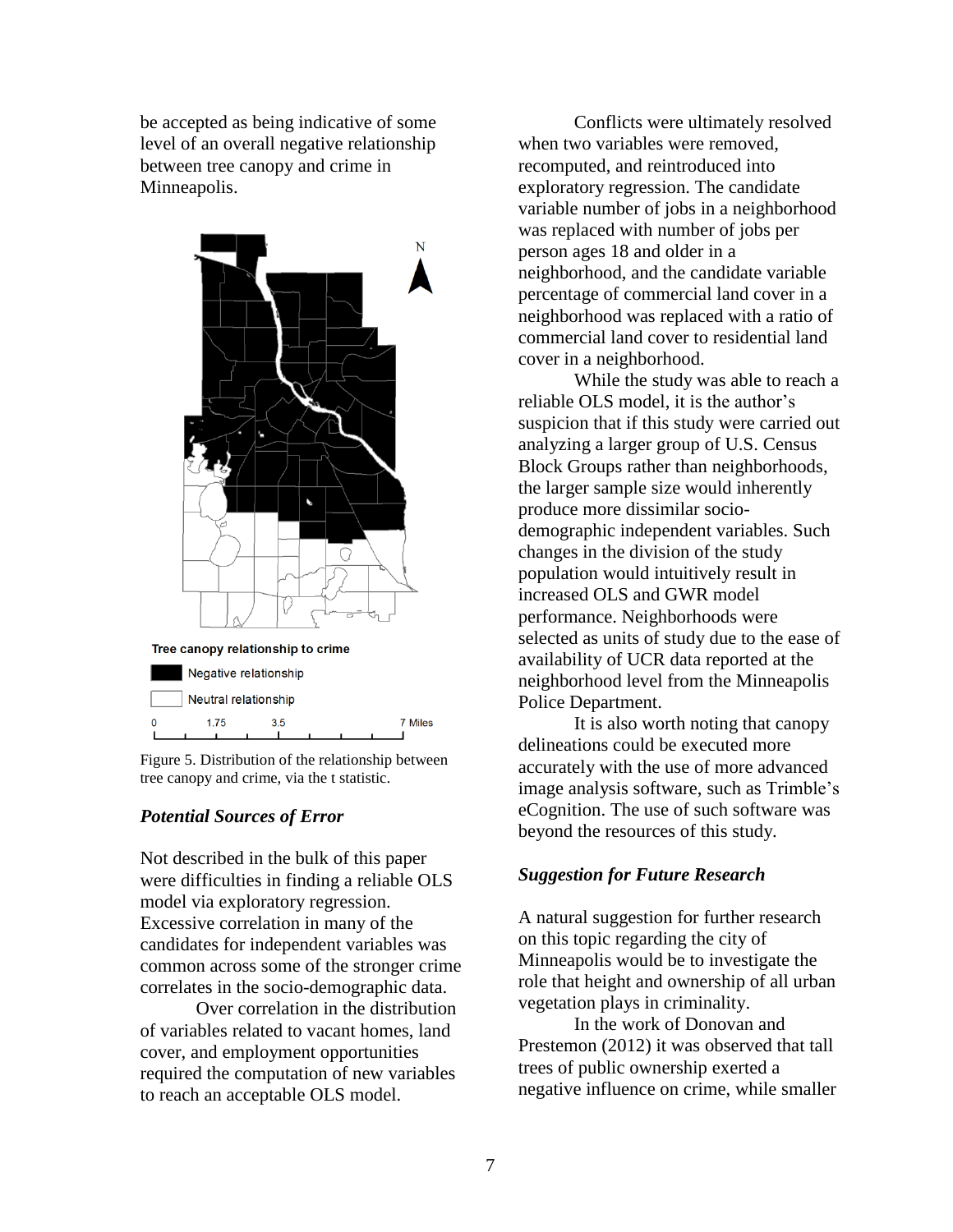vegetation of private ownership exerted a positive influence. Troy *et al.* (2012) also observed that trees in public space have a stronger negative influence on crime than those in private property.

A future research question could explore the strength and sign of coefficients when the height and ownership of trees are divided into separate independent variables.

# **Acknowledgements**

Many thanks and gratitude goes to Mr. John Ebert, Ms. Greta Bernatz, and Dr. David McConville for their instruction, support, and advice during my time as a graduate student in the Department of Resource Analysis at Saint Mary's University of Minnesota.

# **References**

- Akbari, H., Pomerantz, M., and Taha, H. 2001. Cool Surfaces and Shade Trees to Reduce Energy Use and Improve Air Quality in Urban Areas. *Solar Energy, Vol. 70 No. 3, 2001*. pp 295-310. Retrieved February 22, 2013 from Science Direct.
- Brunsdon, C., Fotheringham, S., and Charlton, M. 1998. Geographically Weighted Regression. *Journal of the Royal Statistical Society: Series D (The Statistician), Vol. 47 No. 3.* pp 431-443. Retrieved November 18, 2013 from JSTOR.

Congalton, R., and Green, K. 2009. *Assessing the Accuracy of Remotely Sensed Data: Principles and Practices.* Boca Raton, FL: CRC Press.

Donovan, G., and Prestemon, J. 2012. The Effect of Trees on Crime in Portland, Oregon. *Environment and Behavior, Vol. 44 No. 1, 2012.* pp 3-30. Retrieved August 7, 2012 from Sage Publications.

Gove, W.R., Hughes, M., and Geerken, M. 1985. Are Uniform Crime Reports A Valid Indicator Of The Index Crimes? An Affirmative Answer With Minor Qualifications. *Criminology, Vol. 23 No. 3, 1985.* pp 451-502. Retrieved November 8, 2013 from EBSCO Host.

- Griffith, D.A. 1987. Spatial Autocorrelation. *Washington, DC: Association of American Geographers.* pp 4. Retrieved November 18, 2013 from Google Scholar.
- Hartig, T., Mang, M., and Evans, G.W. 1991. Restorative Effects of Natural Environment Experiences. *Environment and Behavior, Vol. 23 No. 1, January 1991.* pp 3-26. Retrieved August 7, 2013 from Sage Publications.
- Herzog, T., and Chernick, K. 2000. Tranquility and Danger in Urban and Natural Settings. *Environmental Psychology Vol. 20, 2000.* pp 29-39. Retrieved August 7, 2013 from Science Direct.
- Kuo, S., and Sullivan, W. 2001. Environment and Crime in the Inner City: Does Vegetation Reduce Crime? *Environment and Behavior, Vol. 33 No. 3, May 2001*. pp 343-367. Retrieved July 19, 2013 from Science Direct.
- Lee, E., Beaver, K., and Wright, J. 2009, *Handbook of Crime Correlates.* pp 233- 243. Retrieved November 6, 2013 from Google Books.
- Nowak, D. 1992. Atmospheric Carbon Reduction by Urban Trees. *Environmental Management, Vol. 37, 1993.* pp 207-217. Retrieved February 22, 2013 from Science Direct.
- Snelgrove, A.G., Michael, J.H., Waliczek, T.M., and Zajicek, J.M. 2004. Urban Greening and Criminal Behavior: A Geographic Information System Perspective. *HortTechnology, Vol. 14 No. 1, January 2004.* pp 48-51. Retrieved August 7, 2013 from Science